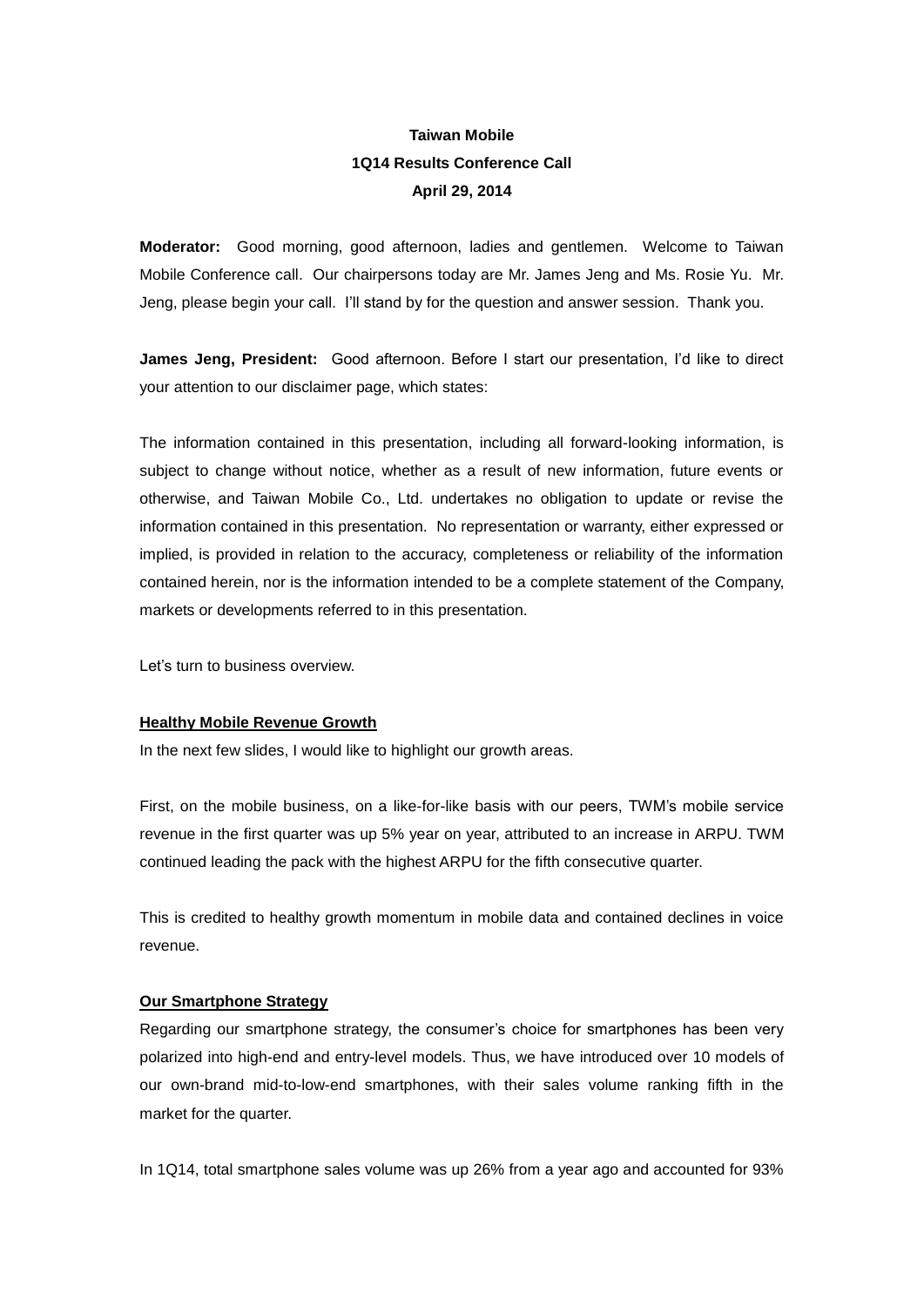of total handsets sold.

Therefore, mobile data adoption rate went up to 56% of the postpaid installed base, from 45% a year ago. This led to a 25% YoY growth in mobile data revenue in the first quarter.

# **CATV Growth Catalysts**

As indicated in the table, our internet subscriber base increase of 5% and DTV customer base growth of 64% were both higher than the 1% subscriber rise in analogue TV service in 1Q14, representing the trend of an expanding take-up rate of two or three services.

# **Growing Online Shopping Business**

In 1Q14, momo's revenue increase was greatly attributed to a solid 27% YoY revenue growth in the online shopping business.

On the EBITDA front, momo's EBITDA in the online shopping business grew around 90% YoY credited to a better product mix and margin expansions. EBITDA in the TV home shopping service stabilized due to a mild increase in revenue and cost cutting measures.

For the unprofitable physical channels, momo has announced the sale of its cosmetics stores on March 28, 2014. Accordingly, in the P&L, this has been reclassified as discontinued operations.

As a result, momo registered a 35% YoY increase in EBITDA on an expanding margin of 5.6% for the quarter from 4.8% a year ago.

Let's turn to the financial overview section.

# **Performance by Business**

In terms of performance by business in 1Q14, telecom revenue was up by 3% YoY due to a 23% data revenue increase and another 6% rise in handset sales revenue. Its EBITDA YoY change turned positive with a 2% YoY increase after a 2% YoY decline a quarter ago, benefiting from savings as a result of expense discipline.

Thanks to a 61% YoY revenue growth in the DTV business and contained cost and expenses in 1Q14, HBG saw a YoY increase in EBITDA and an expanding EBITDA margin.

As mentioned in the previous page, momo's strong EBITDA growth came from the virtual channels' expanding business scale and loss reductions from the sale of the physical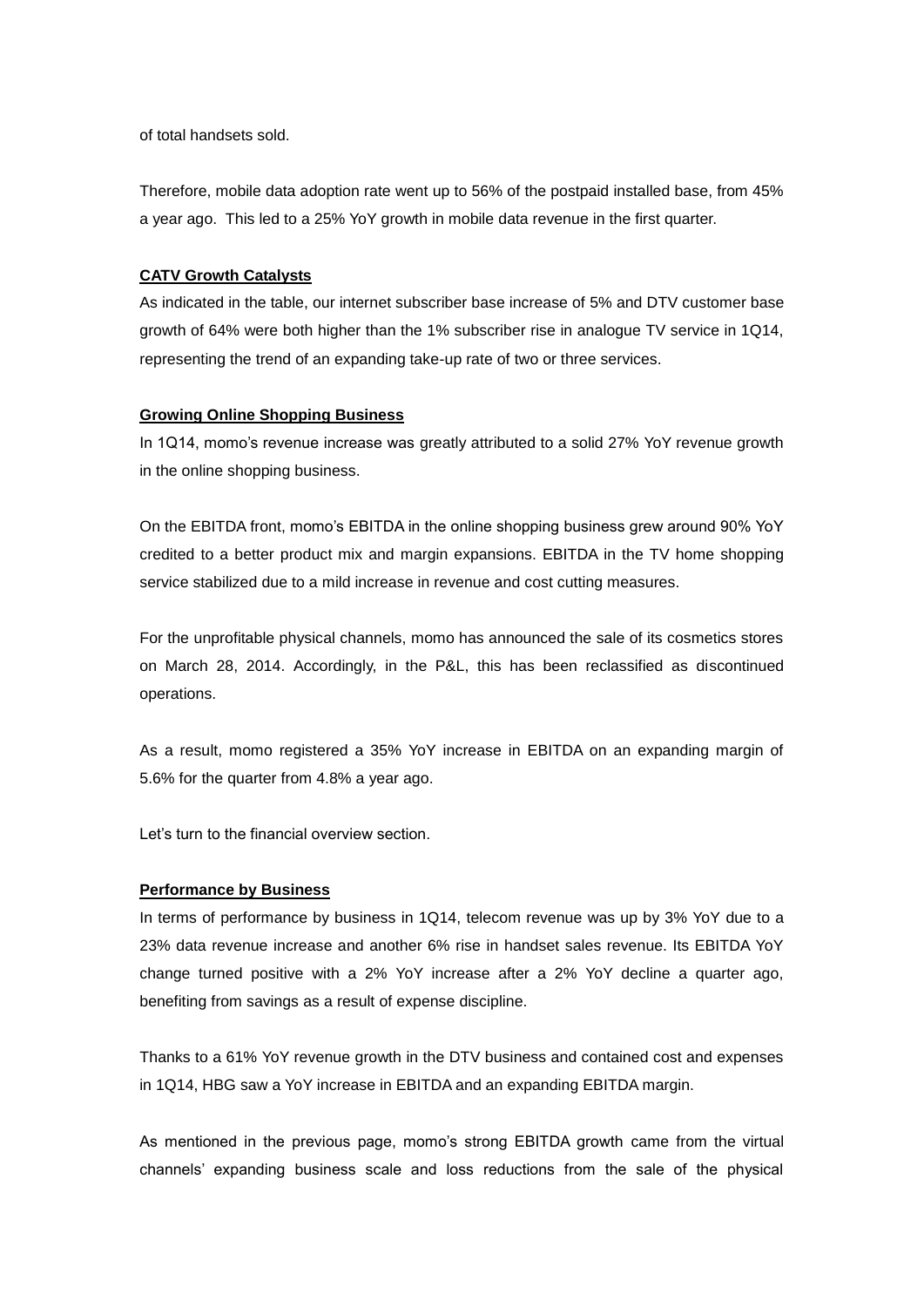channels.

In a nutshell, 1Q14, consolidated EBITDA recorded a healthy YoY growth with half of the increase coming from the telecom business and the rest largely from momo.

Let me turn the presentation over to Rosie for income statement, balance sheet and cash flow analyses.

# **Results Summary**

**Rosie, CFO & Spokesperson:** Good afternoon. Let's look at the results summary. In 1Q14, we reported total revenue of NT\$27.7bn, EBITDA of NT\$7.8bn, and EPS of NT\$1.52.

#### *YoY Analysis*

In addition to the revenue growth drivers James just went through, the expense discipline implemented across all divisions also contributed to the 3% YoY increase in consolidated EBITDA in 1Q14. Non-operating expense declined YoY due to a lesser asset write-off loss and a one-off gain from the disposal of an unused parcel of land by TFN. As a result, our net income was up by 7% YoY for the quarter.

#### *Guidance Achievement Rate Analysis*

In terms of guidance achievement rate, our 1Q14 consolidated EBITDA was ahead of our guidance by 4% due to lower-than-expected telecom cost and higher-than-expected profits from momo. On the non-operating front, interest expense came in much lower than our expectations due to the lower-than-expected interest rate we negotiated. So, our 1Q14 net income was ahead of our forecast by 4%.

#### **Balance Sheet Analysis**

#### *Assets*

Inventories decreased QoQ on faster turnover for the mobile business in 1Q14. For your information, Taipei New Horizon (TNH), our 49.9%-held subsidiary, has been consolidated into TWM's financials since Feb. 21, 2014 because our Chairman has concurrently been the chairman of TNH since then.

The QoQ increase in other non-current assets was a reflection of TNH's NT\$7.46bn superficies granted by the government. On a YoY basis, in addition to TNH, the rise in this account was a result of the NT\$29bn 4G spectrum fee paid in 4Q13.

#### *Liabilities & Shareholders' Equity*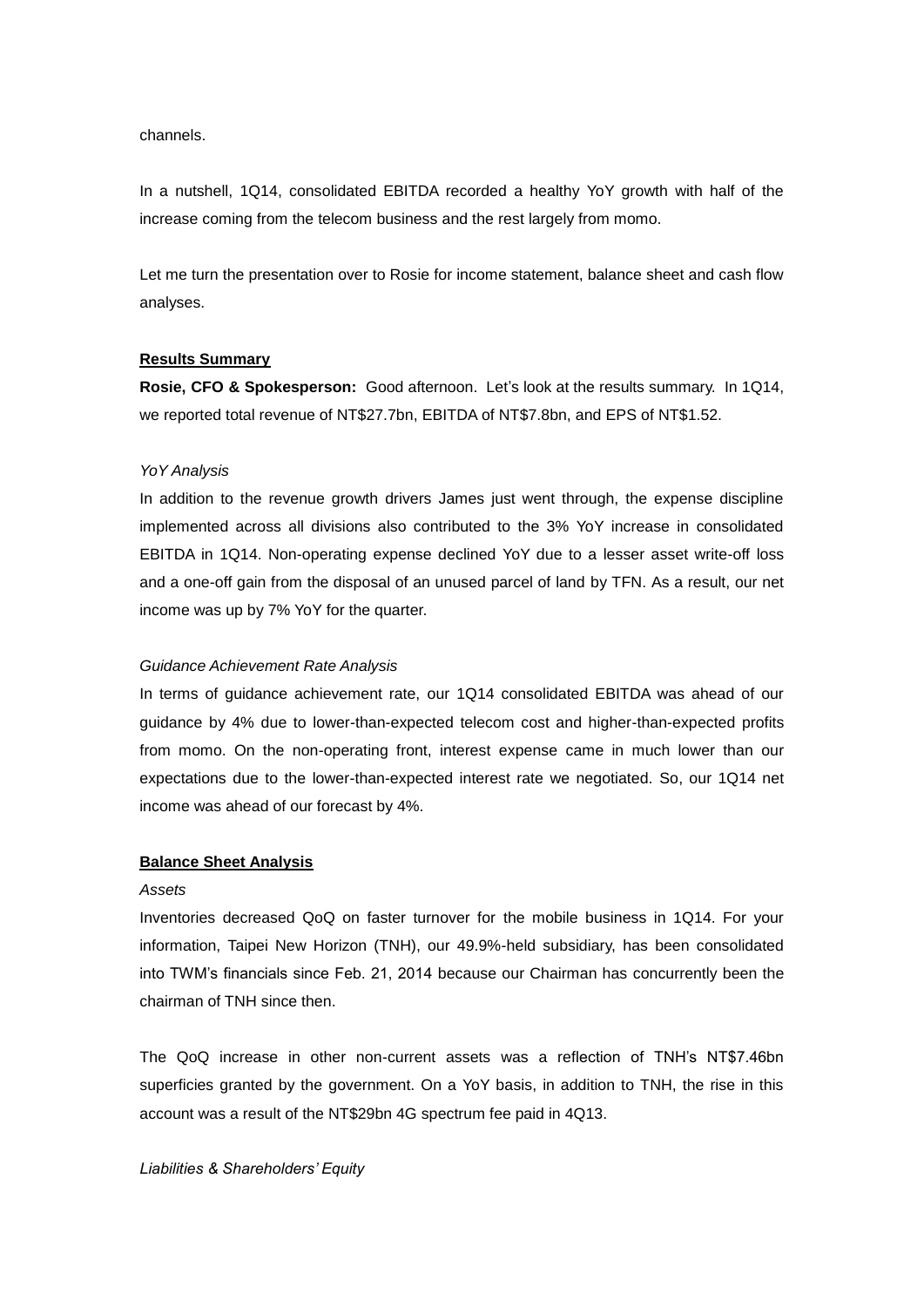Despite the inclusion of TNH's net debt of NT\$2.6bn, TWM's consolidated net debt decreased to NT\$40.45bn from NT\$42.84bn a quarter ago due largely to the repayment of some shortterm borrowings.

Other non-current liabilities increased arising from TNH's payables to the government related to the superficies and payables to the contractor.

Let's turn to the cash flow analysis.

# **Cash Flow Analysis**

The 1Q14 operating cash inflow decreased QoQ mainly because the employee bonuses booked in 4Q13 was paid in 1Q14. Compared to a year ago, a large handset payment made in 1Q13 resulted in a higher cash outflow a year ago.

In contrast to a big jump in investment in the new mobile spectrum in 4Q13, investment cash outflow was a mere NT\$1bn in 1Q14. Our 1Q net investing cash outflow mainly comprised of 1) NT\$2.27bn in cash capex and 2) NT\$1.19bn in cash included arising from the consolidation of TNH. Our 1Q14 cash capex was mainly for expanding wireless capacity and continuously procuring set-top-boxes to boost DTV penetration.

With regard to financing activity in 1Q14, the reduction in investing cash outflow allowed us to repay NT\$8.66bn of short-term borrowings in the quarter.

Let me turn the mic back to James for 2Q14 guidance and board resolutions.

# **2Q14 Guidance**

**James:** We expect 2Q14 total revenue to be up by 6% YoY mainly driven by increases in handset sales and momo revenue.

EBITDA increases from cable TV and momo are forecasted to mitigate pressure on telecom EBITDA resulting from rising opex related to adding more 3G and 4G base stations and company stores for the quarter.

Taiwan Mobile's total D&A, reflecting expanding telecom and digital TV businesses, is expected to weigh on profits in 2Q14.

Let's turn to the next page.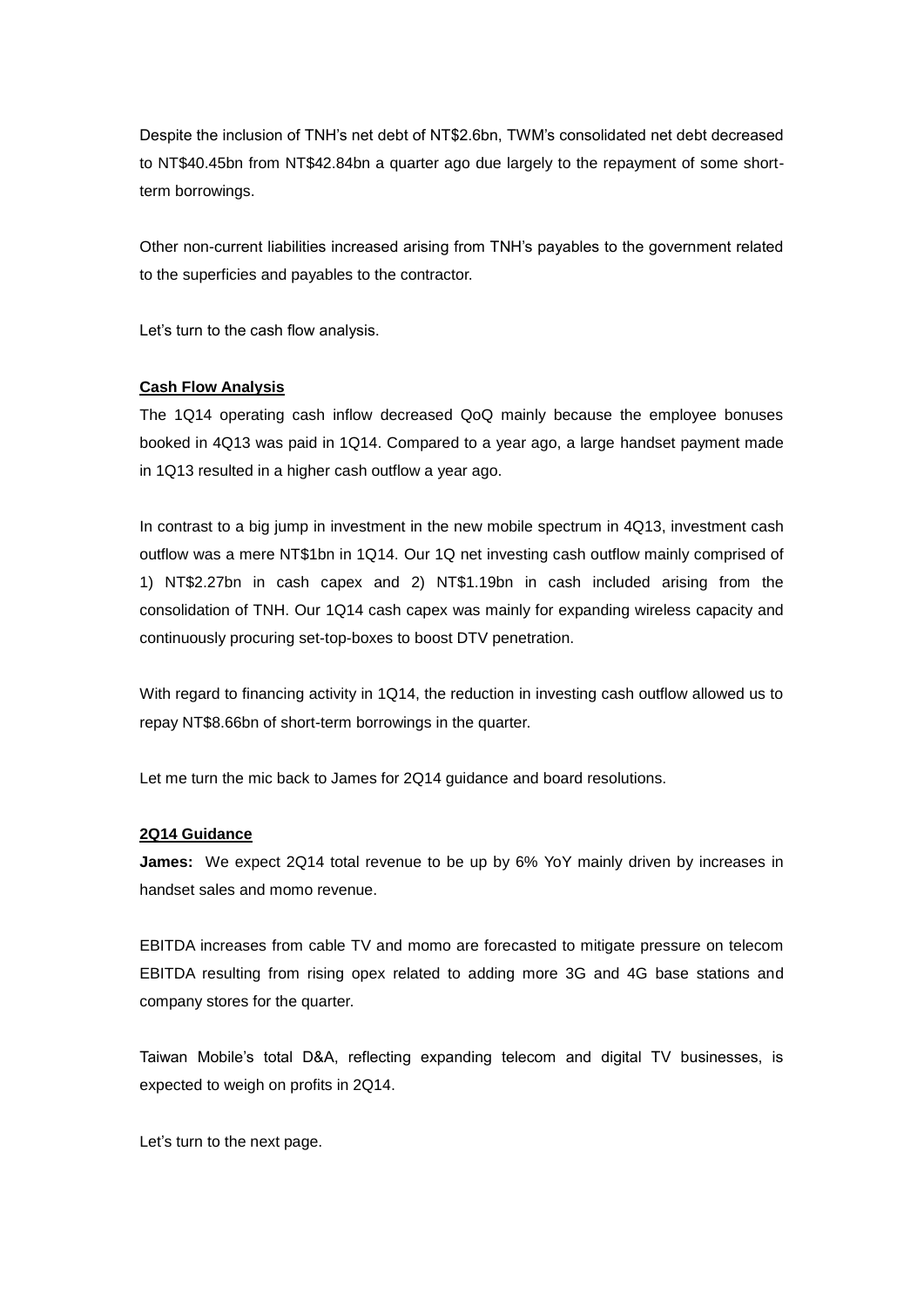# **Board Resolution**

As you can see from the upper portion of the slide, TWM's board has approved a proposal to distribute 2013 dividend of NT\$5.6 per share, translating into a 97% payout to shareholders, pending AGM's approval.

Regarding the lower portion of the slide, the board also approved an additional capex budget of NT\$0.8bn for 2014, bringing the revised full-year capex to NT\$13.6bn.

# **Event Update**

# *Regulatory Update*

TWM has obtained the system technology validation approval for the roll-out of 4G base stations from NCC and has also filed an application for the 4G commercial launch.

It seems to me the process this time is very quick, so we can expect the operational license will be obtain probably a little bit earlier than we expect. The original plan was in the July timeframe, but, from my personal view, we will obtain the operational license as early as end of May.

# **Key Message**

To wrap up our presentation, this slide summarizes the key message that we would like to deliver:

The LTE network deployment, expected service offerings and handset availabilities have been very promising. TWM is aiming to maintain operating stability in the near term and as always to ensure shareholders' returns.

Now I would like to open the floor for the Q&A section.

# **Q & A**

**Chate Bencha, Credit Suisse Singapore:** *The first question is regarding your LTE commercial license that you have already filed an application for the commercial launch and hopefully it will, as you said, earlier than expected. Does it mean that you are now targeting to launch the service as soon as the license is out or is there any other prerequisite before that?* 

**James:** The criteria to obtain the operational license are really low. In general, it's a 250 base stations approval then you will get the operational license. However, that kind of coverage will not be able to support the commercial launch. So, we will still target it in July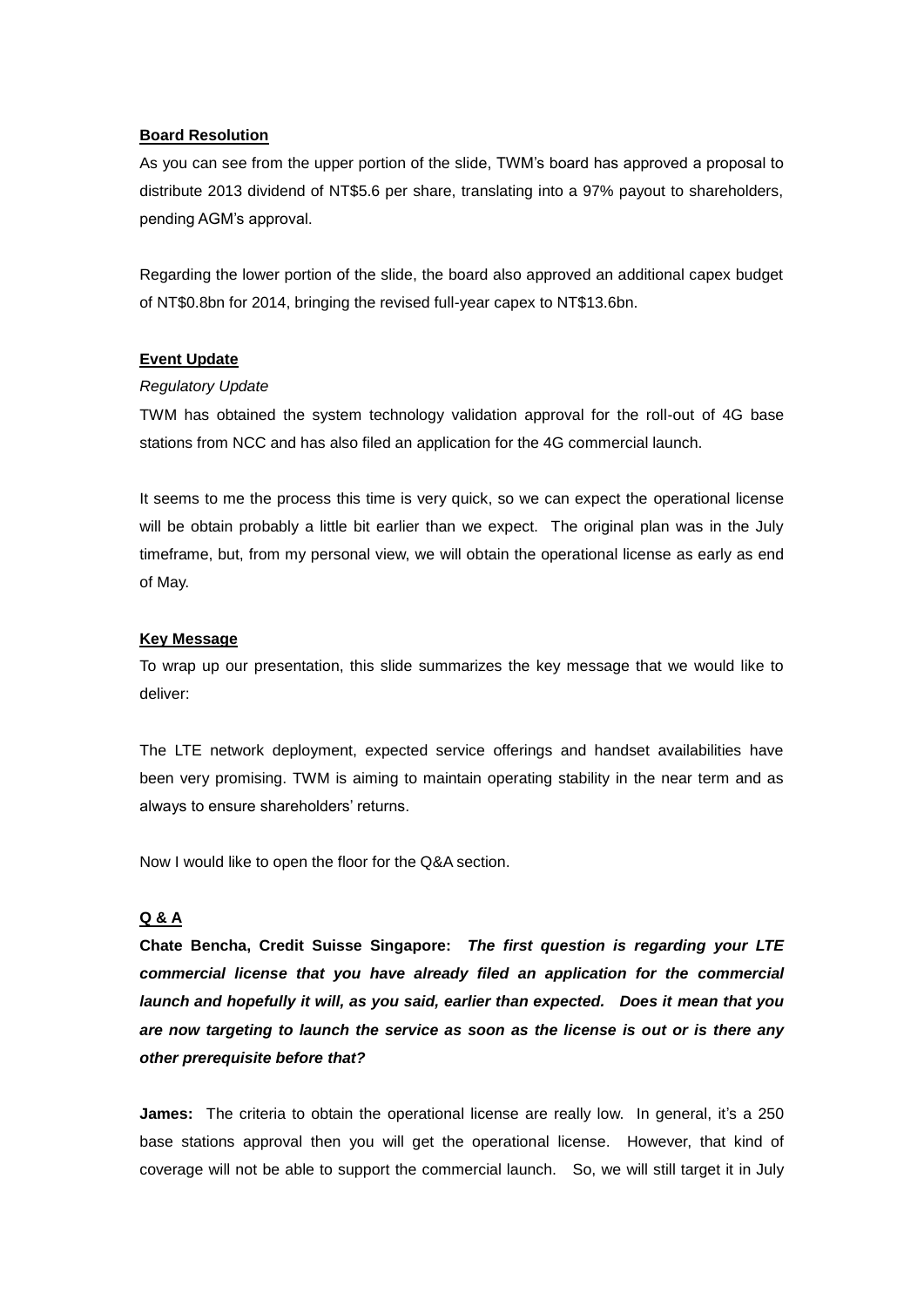for a commercial launch. During this period of time, a month or month and a half, we will probably invite our users or subscribers to have a trial of our 4G services and then in July we will have our official launch.

**Chate**: *That's very fair. Just a follow-up question on the back of that, in the commercial launch, am I right to think that there's nothing to do with tariffs? So, you have not submitted a tariff plan for approval and again just to check whether your tariff plan would require any formal approval from NCC at all?*

**James**: Well, actually, that's one of the requirements, you have to submit the tariff plan to NCC in order to get an operational license, so we did submit a preliminary tariff plan. However, when we start to launch our commercial launch or services, that tariff plan would be more solid.

**Chate**: *Right, so there's still room for adjustments before you actually commercial launch compared to what you've already submitted.*

**James**: Yes.

**Chate**: *Last question for me. Is there any statistic you can chat in terms of mobile data usage? What's the average smartphone data usage now on your network and also maybe what's the rough percentage of subscribers that actually use more than 3GB?*

**James**: Well, right now, the data adoption rate for TWM is 56% and, in terms of smartphone handsets sales volume, it's reached as high as 93% last month. In terms of traffic usage, it is around 3GB per sub and I would expect when we start to launch 4G, it will reach 4GB in the beginning.

**Chate**: *What's the percentage of your smartphone subscriber base that actually uses more than 3GB a month?* 

**James**: I don't have this figure with me right now. The average is 3GB, so I can expect quite a lot would be over 3GB, but again I don't have a very solid number for you.

**Sydney Zhang, Bank of America/ Merrill Lynch:** *I have questions just reading the news today or previously talking about Taiwan Mobile and Hon Hai are interested in cooperating with each other. Can you elaborate on what kind of cooperation you would like to have?*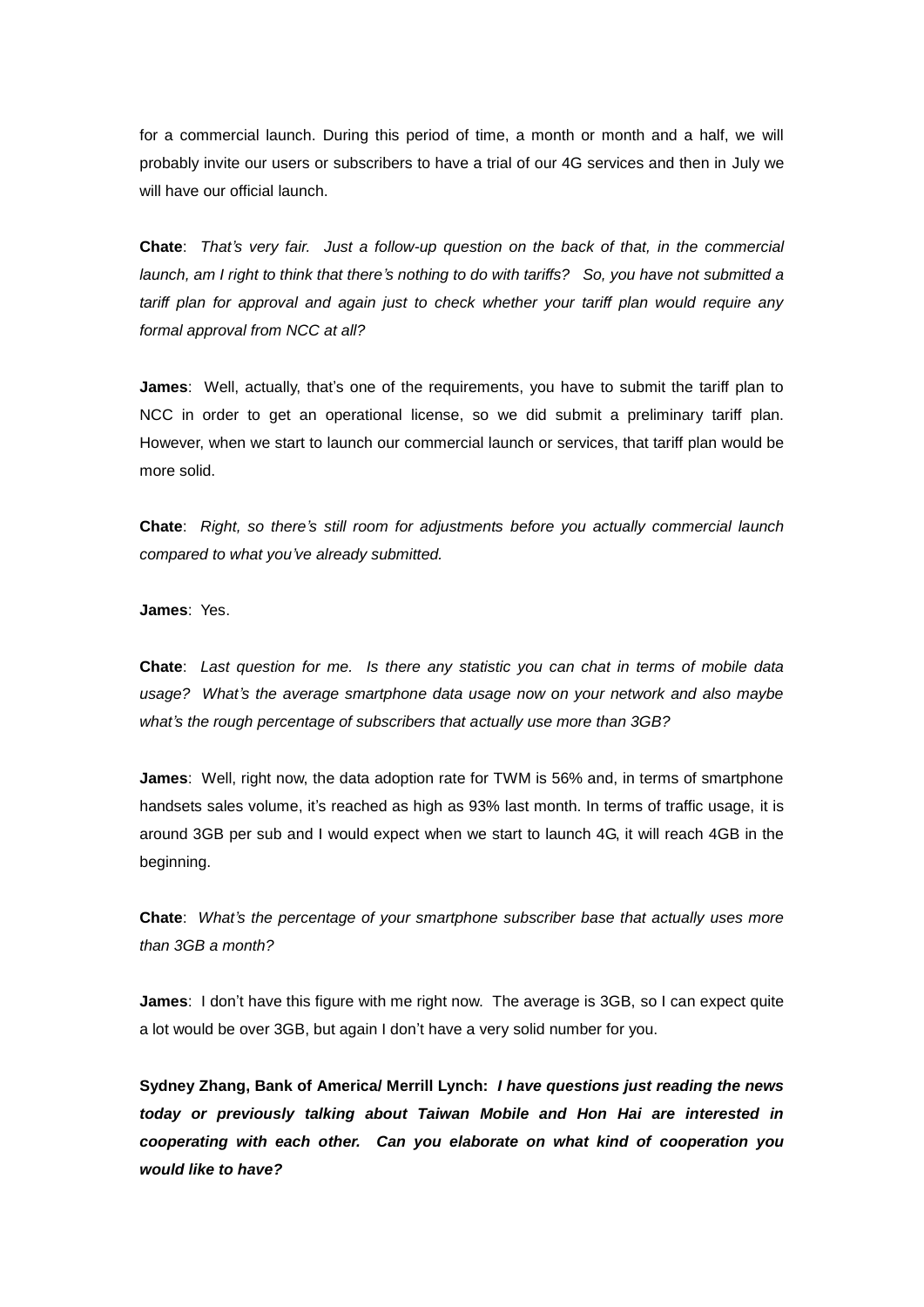# *The second question is on the spectrum swap with FET. Any progress?*

**James**: In response to your first question, we do have a cooperation with Hon Hai, but so far it's mainly in the handset cooperation because Hon Hai is very good at manufacturing, especially the 700 band handsets. So, initially, when we start to launch the services, they are going to provide one or two low-to-mid-end handsets for us.

In response to your second question regarding the spectrum swap with FET, we are still under negotiations right now, there's no further comment on it, but we expect hopefully we will reach a consensus in the near future.

**Sydney**: *Can I add to the first question? Any indication from Apple whether the iPhone 6 will support 700 MHz?*

**James**: No, we don't have any information at this point, but one good news is for the 700 band handset. I think the ecosystem is much better than I initially expected because right now when we start to launch the services in the July timeframe, I expect we would have eleven handsets and four tablets available. And, from these eleven handsets, it's mainly from Samsung, HTC, Sony and also our brand Amazing and also LG may have one handset. So, in terms of handset availability, it's much better than I expected at the beginning of the year.

**Danny Chu, Macquarie HK:** *Just two questions. The first question, with regard to guidance given for 2nd quarter, management is guiding for a 10% YoY decline in the earnings. I read in the management report, it was mentioned that it's because of the D&A increase reflecting expanding telecom and digital TV businesses. Should I assume part of the increase in D&A is because the company will begin to depreciate the 4G fixed asset in the 2nd quarter? If we assume 4G network is commercialized in the 2 nd half and then sales and marketing expense may go, does it mean that the net profit will drop even more severe in the 2nd half of this year?*

*The 2nd question is related to the first question, given now the company is giving guidance on a quarterly basis, once 4G services is launched, will the company revert back to the previous practice of providing annual guidance?*

**James**: Well, in terms of the 2<sup>nd</sup> quarter quidance, you just mentioned a 10% decline in profits. I think, we are installing the 4G base stations and they start to generate a lot of opex, for instance the base station lease, the rent, and electricity. Meanwhile, we also increase, in